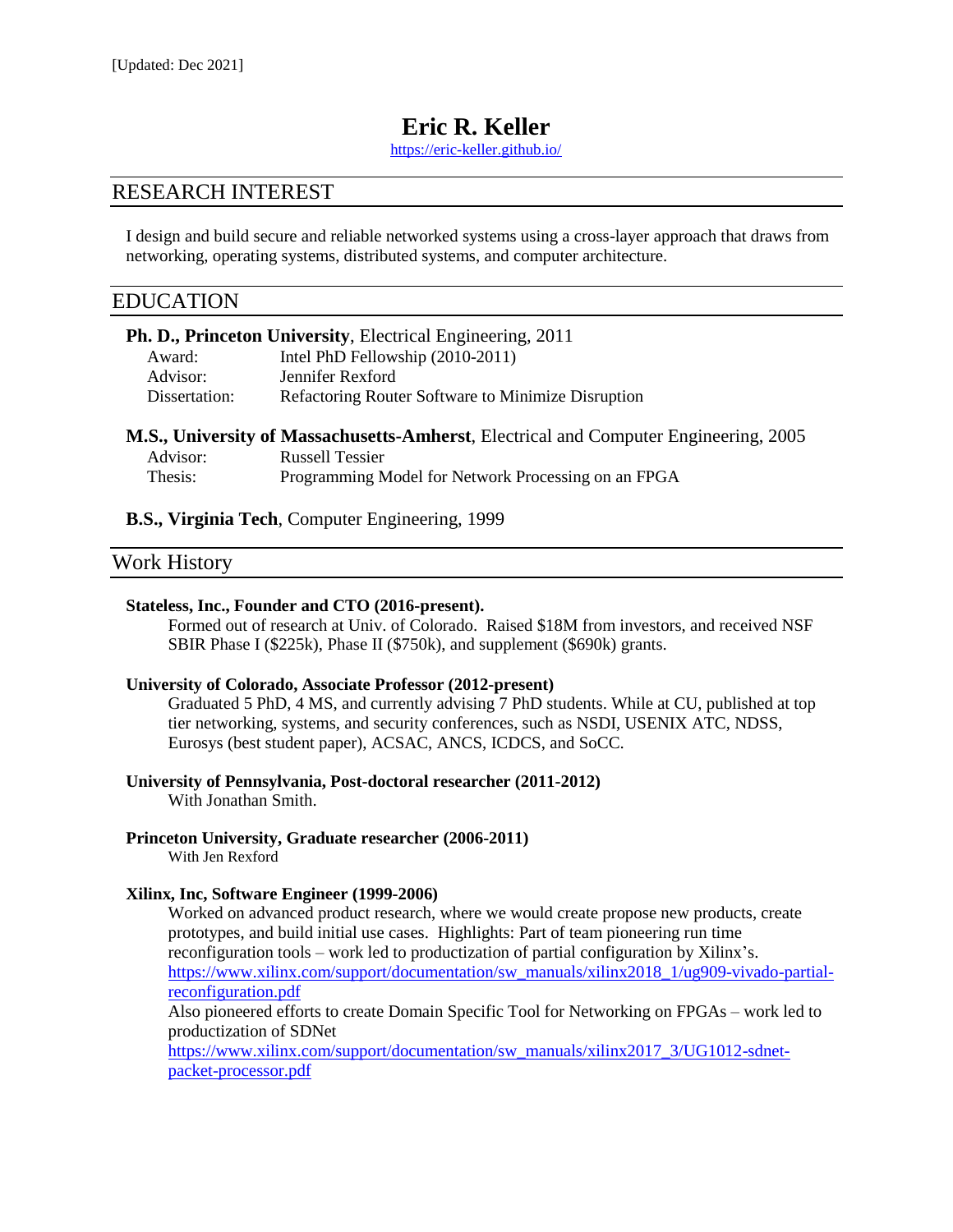# Advising

# **Current (as Advisor)**:

Sepideh Goodarzy (co-advised with Rick Han) – PhD CS, expected 2022 Greg Cusack – PhD ECEE, expected 2022 Marcelo Abranches – PhD ECEE, expected 2022 Karl Olson – PhD CS, expected 2022 Maziyar Nazari – PhD CS, expected 2023 Dwight Browne – PhD CS, expected 2023 Erika Hunhoff (co-advised with Eric Rozner) – PhD CS, expected 2024 Pranav Subramanian (with Tamara Lehman) – B.S., CS (Discovery Learning Apprenticeship) AY2021-22 Albert Vilardell Barnosell (with Tamara Lehman) – B.S., UPC (Europe-Colorado Mobility Program) Jan-July 2022

# **Past (as Thesis Advisor):**

Mohammad Hashemi – PhD (2021) CS, First Job: Data Scientist at Illumina Azzam Alsaudis – PhD (2020) CS, First Job: Professor at King Saud Univ. Oliver Michel – PhD (2019), CS, First Job: Post-doc at Univ. of Vienna Aimee Coughlin – PhD (2018), ECEE. First Job: Security Engineer at Facebook Murad Kablan, PhD (2017), CS, First Job: CEO and co-founder Stateless Edgar Gonzalez Quevedo, MS (2017) (visiting from UPC), First Job: Security Evaluator at Applus Anurag Dubey, MS (2017) ECEE, First Job: Software engineer at Xilinx Ali Ismail – M.S., (5/2015), ECEE, First Job: Embedded System Engineer at Syncroness Ryan Hand – M.S.(4/2014), CS, First Job: Faculty at United States Military Academy Matthew Monaco –M.S.(4/2014), CS, First Job: Google Jeffery Lim – B.S., ECEE (Discovery Learning Apprenticeship) AY2016-17 Yiming Wang – B.S., ECEE (Discovery Learning Apprenticeship) AY2016-17 Sean Lambert – B.S. ECEE (Discovery Learning Apprenticeship), AY 2015-16 Ji Hoon Kim – B.S., CS, (for Discovery Learning Apprenticeship) AY 2015 - 16 Alex Tsankov – B.S., CS, (for Discovery Learning Apprenticeship) AY 2014-15 CS Senior Project Team in 2013-14 AY: Brian McWilliams, Scott Pledger, Alexandro Simion, Matthew Peck. ITP Capstone Team in 2013-14 AY: Srinivas Lakshminarayan, Shankar Shivram, Siddharth Bali, Rohith Vardha

# **On Committee:**

PhD Acting Chair: Rahil Gandotra, ITP 2020. Dewang Gadia, ITP, 2020.

PhD Committee: Bryan Dixson (12/2012), Andy Sayler (4/2016), Ehab Ababneh (2017), Ning Gao (2018), Blake Caldwell (2018), Eric Goodman (2019), Kashyap Thimmaraju (2019 – TU Berlin), Sergey Frolov (2020). MS Committee: Matthew Phillips (7/2015), Andy Sayler (12/2013), Amit Gupta (4/2013), Dylan Fox (2021) Prelim: as Chair: Aimee Coughlin (Apr 2014), Murad Kablan (Dec 2014), Oliver Michel (Dec 2016), Azzam Alsudais (April 2018), Mohammad Hashemi (April 2018), Greg Cusack (2020), Marcelo Abranches (2020), Karl Olson (2021), Maziyar Nazari (2021), Dwight Browne (2021), committee: Andy Sayler (Apr 2014), Ehab Ababneh (Oct 2014), Ning Gao (Nov, 2014), Blake Caldwell (May 2015), Zaid Al-Ali (April 2018), Jack Wampler (2021), Ali Tariq (2021).

Senior Thesis Committee: Peter Klipfel (CS) (4/2014)

# Funding

Title: "CAREER: Stateless Network Functions: Building a Better Network Through Disaggregation" Source of Support: National Science Foundation Award Amount: \$627,999 (sole PI) Period Covered: 7/2017 – 6/2022

Title: "SDI-CSCS: Collaborative Research: S2OS: Enabling Infrastructure-Wide Programmable Security with SDI" Source of Support: National Science Foundation and VMWare Award Amount: \$599,489 (co-PI) (total award: \$3M)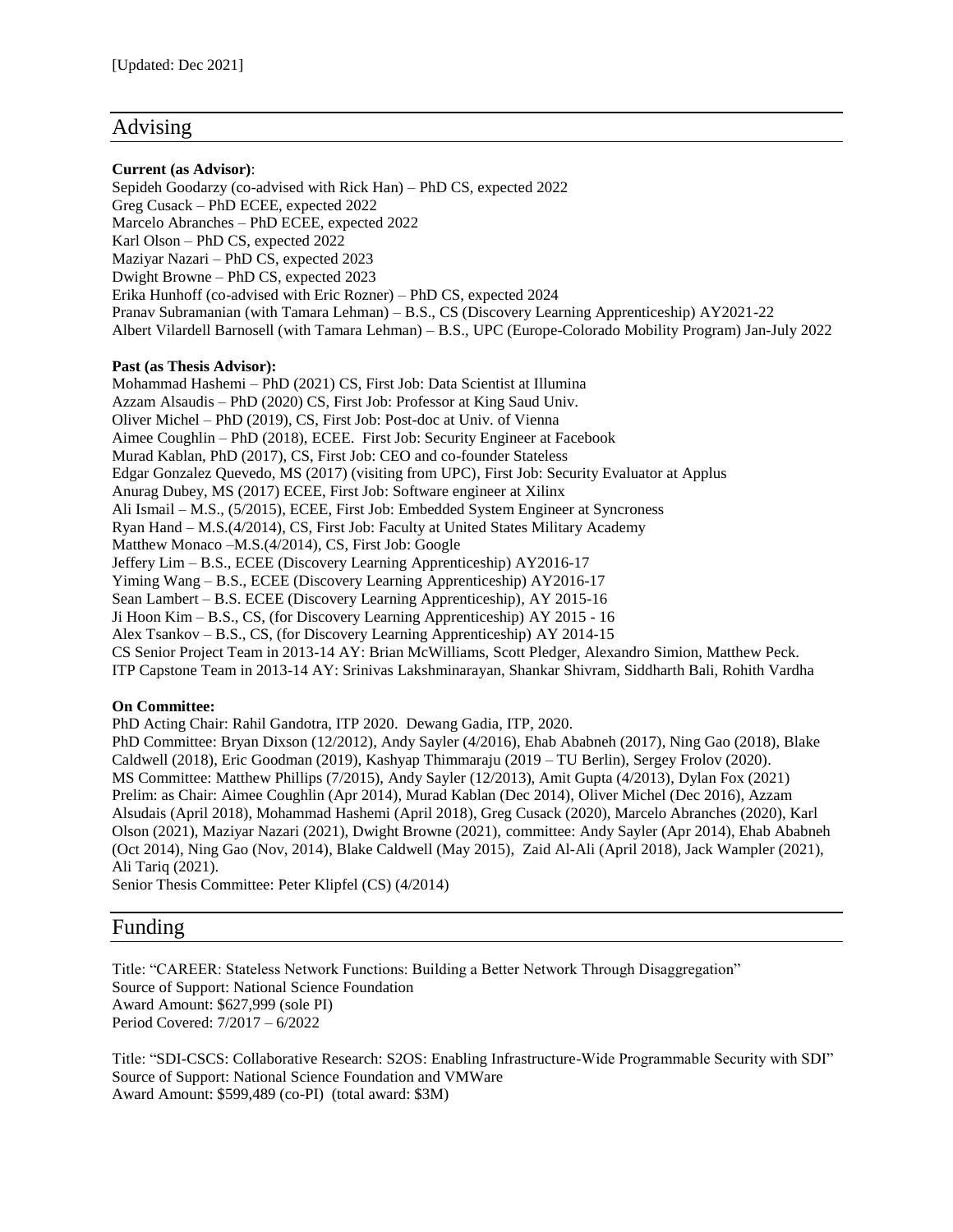[Updated: Dec 2021]

Period Covered: 9/2017 – 8/2021

Title: "I-Corps: Elastic Network Infrastructure" Source of Support: National Science Foundation Award Amount: \$50,000 (sole PI) Period Covered: 12/1/16 – 5/31/18

Title: "TWC: Medium: Collaborative: Active Security" Source of Support: National Science Foundation Award Amount: \$ 746,537. (PI) (total award: \$1.2M) Period Covered: 09/01/14-08/31/18

Title: "XPS: SDA: Elasticizing the Linux Operating System for the Cloud" Source of Support: National Science Foundation (NSF) Award Amount: \$749,992. (co-PI) (total award 749,992 – PIs all at Colorado) Period Covered: 09/01/13-08/31/17 (extended to 8/2019)

Title: "NeTS: Small: Liquid Networking" Source of Support: National Science Foundation (NSF) Award Amount: \$500,000. (PI) Period Covered: 10/01/13-9/30/16 (extended to 9/2017)

Title: gift from Xilinx Source of Support: Xilinx Award Amount: \$15,000. (PI) Granted: 09/2012

# TEACHING

- On-Leave AY 2019-2020, AY 2020-21
- University of Colorado: ECEN 5033 SpTp DevOps in the Cloud (Fall 2018, Fall 2021)
- University of Colorado: ECEN 3350 Programming Digital Systems (Spring 2016, Spring 2017, Spring 2018, Spring 2019)
- University of Colorado: ECEN 1310 Intro to Programming for Engineers (Spring 2015)
- University of Colorado: ECEN / CSCI SpTp Advanced Computer and Networked System Security (Fall 2013, Fall 2014, Fall 2017).
- University of Colorado: ECEN / CSCI SpTp Advanced Network Systems (Spring 2013, Spring 2014, Fall 2015, Fall 2016).
- University of Colorado: ECEN 5013: Software-defined networking (Fall 2012)
- Teaching assistant for Princeton COS 109, "Computers in our world"
- Guest lecturer in Princeton COS 561 "Advanced computer networks", University of Colorado ECEN5743 Software Engineering of Distributed Systems, University of Colorado CSCI 5023: Network Systems

# PUBLICATIONS

| 2021 | <b>Optimizing and Extending Serverless Platforms: A Survey</b>                                                                                                 |  |
|------|----------------------------------------------------------------------------------------------------------------------------------------------------------------|--|
|      | Maziyar Nazari, Sepideh Goodarzy, Shivakant Mishra, Eric Rozner, Eric Keller<br>International Conference on Software Defined Systems (SDS). December 6-9, 2021 |  |
|      | <b>Efficient Network Monitoring Applications in the Kernel with eBPF and XDP</b>                                                                               |  |

Marcelo Abranches, Oliver Michel, Eric Keller, Stefan Schmid IEEE Conference on Network Functions Virtualization and Software-Defined Networking (IEEE NFV-SDN 2021), Nov. 2021. (Best Paper)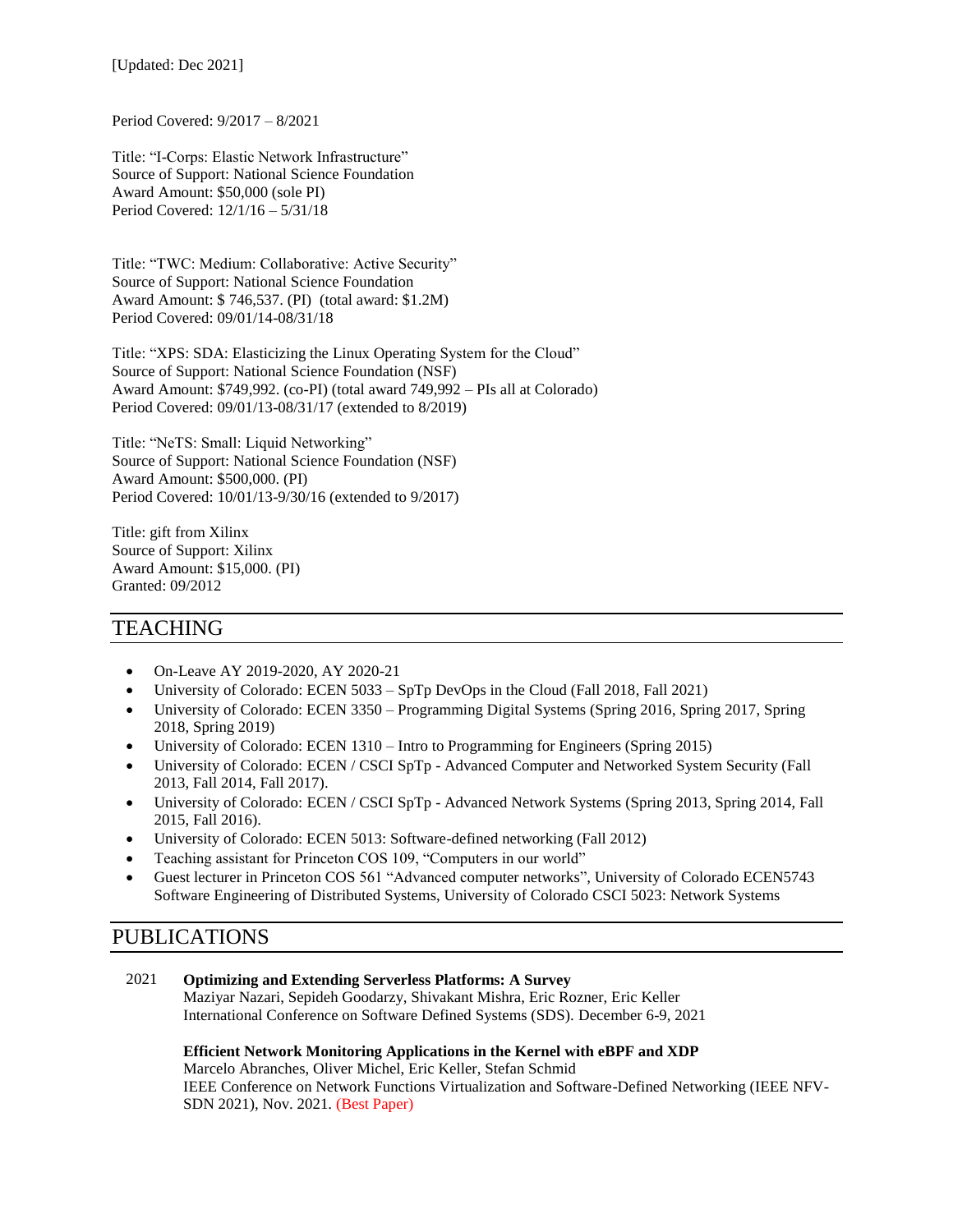# **SmartOS: towards automated learning and user-adaptive resource allocation in operating systems Aug 2021**

ACM SIGOPS Asia-Pacific Workshop on Systems (APSys), Aug 2021. Sepideh Goodarzy, Maziyar Nazari, Richard Han, Eric Keller, Eric Rozner (20/43 = 46%)

# **(Poster) Federating Trust: Network Orchestration for Cross-boundary Zero Trust.**

Karl Olson, Eric Keller. In ACM SIGCOMM (Poster), Aug 2021.

# **Infinity: A Scalable Infrastructure for In-Network Applications**

Marcelo Abranches, Karl Olson, Eric Keller IFIP/IEEE FlexNGIA workshop (co-located with IFIP/IEEE International Symposium on Integrated Network Management (IM)), May 2021

## **StepNet: A Compositional Framework with Reduced Querying for Homing Complex Network Services**

Azzam Alsudais A, Shankar P Narayanan, Bharath Balasubramanian, Zhe Huang , Eric Keller IFIP/IEEE International Symposium on Integrated Network Management (IM), May 2021 (46/236  $=19%$ )

# **Software Packet-Level Network Analytics at Cloud Scale**

Oliver Michel, John Sonchack, Greg Cusack, Maziyar Nazari, Eric Keller, Jonathan M Smith IEEE TRANSACTIONS ON NETWORK AND SERVICE MANAGEMENT 18(1):597-610. Mar 2021

#### 2020 **Resource Management in Cloud Computing Using Machine Learning: A Survey**

IEEE International Conference On Machine Learning And Applications. Dec., 2020. Sepideh Goodarzy, Maziyar Nazari, Richard Han, Eric Keller, Eric Rozner

# **General Domain Adaptation Through Proportional Progressive Pseudo Labeling**

Mohammad J. Hashemi, Eric Keller IEEE International Conference on Big Data (BigData), Dec. 2020 (83reg,88short/535=31%)

## **FluidMem: Full Flexible and Fast Memory Disaggregation for the Cloud**

Blake Caldwell, Youngbin Im, Sepideh Goodarzy, Sangtae Ha, Richard Han, Eric Keller, Eric Rozner IEEE International Conference on Distributed Computing Systems (ICDCS), Nov. 2020. (104/584=18%)

# **A Userspace Transport Stack Doesn't Have to Mean Losing Linux Processing**

Marcelo Abranches, Eric Keller IEEE Conference on Network Function Virtualization and Software Defined Networks (NFV-SDN 2020), Nov. 2020.

**Enhancing Robustness Against Adversarial Examples in Network Intrusion Detection Systems** Mohammad J. Hashemi, Eric Keller IEEE Conference on Network Function Virtualization and Software Defined Networks (NFV-SDN 2020), Nov. 2020.

#### 2019 **Towards Evaluation of NIDSs in Adversarial Setting** Mohammad Hashemi, Greg Cusack, Eric Keller 3rd ACM CoNEXT Workshop on Big DAta, Machine Learning and Artificial Intelligence for Data Communication Networks (Big-DAMA), Dec, 2019.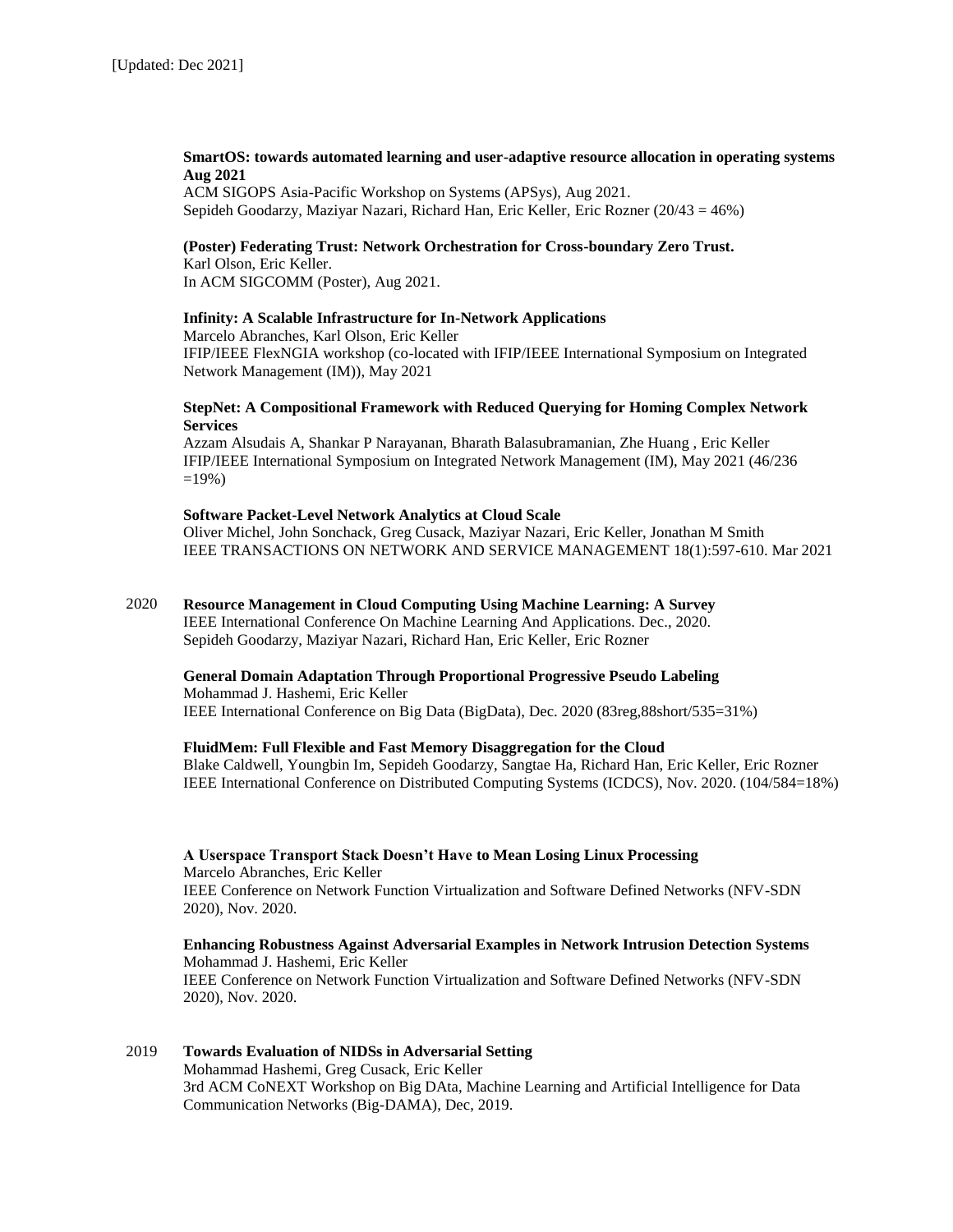### **(poster) Stateless TCP**

Marcelo Abranches, Eric Keller The 15th International Conference on emerging Networking EXperiments and Technologies (CoNEXT), Dec, 2019.

## **(poster) Efficient Microservices with Elastic Containers**

Greg Cusack, Maziyar Nazari, Sepideh Goodarzy, Prerit Oberai, Eric Rozner, Eric Keller The 15th International Conference on emerging Networking EXperiments and Technologies (CoNEXT), Dec, 2019.

# **FOCUS: Scalable Search Over Highly Dynamic Geo-distributed State**

Azzam Alsudais, Mohammad Hashemi, Zhe Huang, Bharath Balasubramanian, Shankaranarayanan Puzhavakath Narayanan, Eric Keller, and Kaustubh Joshi IEEE International Conference on Distributed Computing Systems (ICDCS), July, 2019. (25%)

# **Shimmy: Shared Memory Channels for High Performance Inter-Container Communication**

Marcelo Abranches, Sepideh Goodarzy, Maziyar Nazari, Shivakant Mishra, Eric Keller USENIX Workshop on Hot Topics in Edge Computing (HotEdge), July, 2019. (22/39 = 56%)

# **Network Defragmentation in Virtualized Data Centers**

Oliver Michel, Eric Keller, Fernando Ramos Sixth IEEE International Conference on Software Defined Systems (SDS), June, 2019.

# **PIQ: Persistent Interactive Queries for Network Analytics**

Oliver Michel, John Sonchack, Eric Keller, Jonathan M. Smith ACM Workshop on Security in Software Defined Networks & Network Function Virtualization (SDN-NFV Sec), March, 2019.

# **Breaking the Trust Dependence on Third Party Processes for Reconfigurable Secure Hardware**

Aimee Coughlin, Greg Cusack, Jack Wampler, Eric Keller, Eric Wustrow ACM/SIGDA International Symposium on Field-Programmable Gate Arrays (FPGA) (full paper), Feb, 2019. (24 full + 6 short / 139 submissions= 17% full, 21% overall)

#### 2018 **Stochastic Substitute Training: A General Approach to Craft Adversarial Examples against Defenses which Obfuscate Gradients**

Mohammad Hashemi, Greg Cusack, Eric Keller ACM Workshop on Artificial Intelligence and Security (AISec), Oct., 2018. **(9/32 = 28%)**

## **Scaling Hardware Accelerated Network Monitoring to Concurrent and Dynamic Queries With \*Flow**

John Sonchack, Oliver Michel, Adam J. Aviv, Eric Keller, Jonathan M. Smith USENIX Annual Technical Conference (ATC), July, 2018 **(79/378 = 20%)**

# **Packet-Level Analytics in Software without Compromises**

Oliver Michel, John Sonchack, Eric Keller, Jonathan M. Smith USENIX Workshop on Hot Topics in Cloud Computing (HotCloud), July 2018 **(22/63 = 35%)**

# **NodeFinder: Scalable Search over Highly Dynamic Geo-distributed State**

Azzam Alsudais, Zhe Huang, Bharath Balasubramanian, Shankaranarayanan Puzhavakath Narayanan, Eric Keller, Kaustubh Joshi USENIX Workshop on Hot Topics in Cloud Computing (HotCloud), July 2018 **(22/63 = 35%)**

## **Making Serverless Computing More Serverless**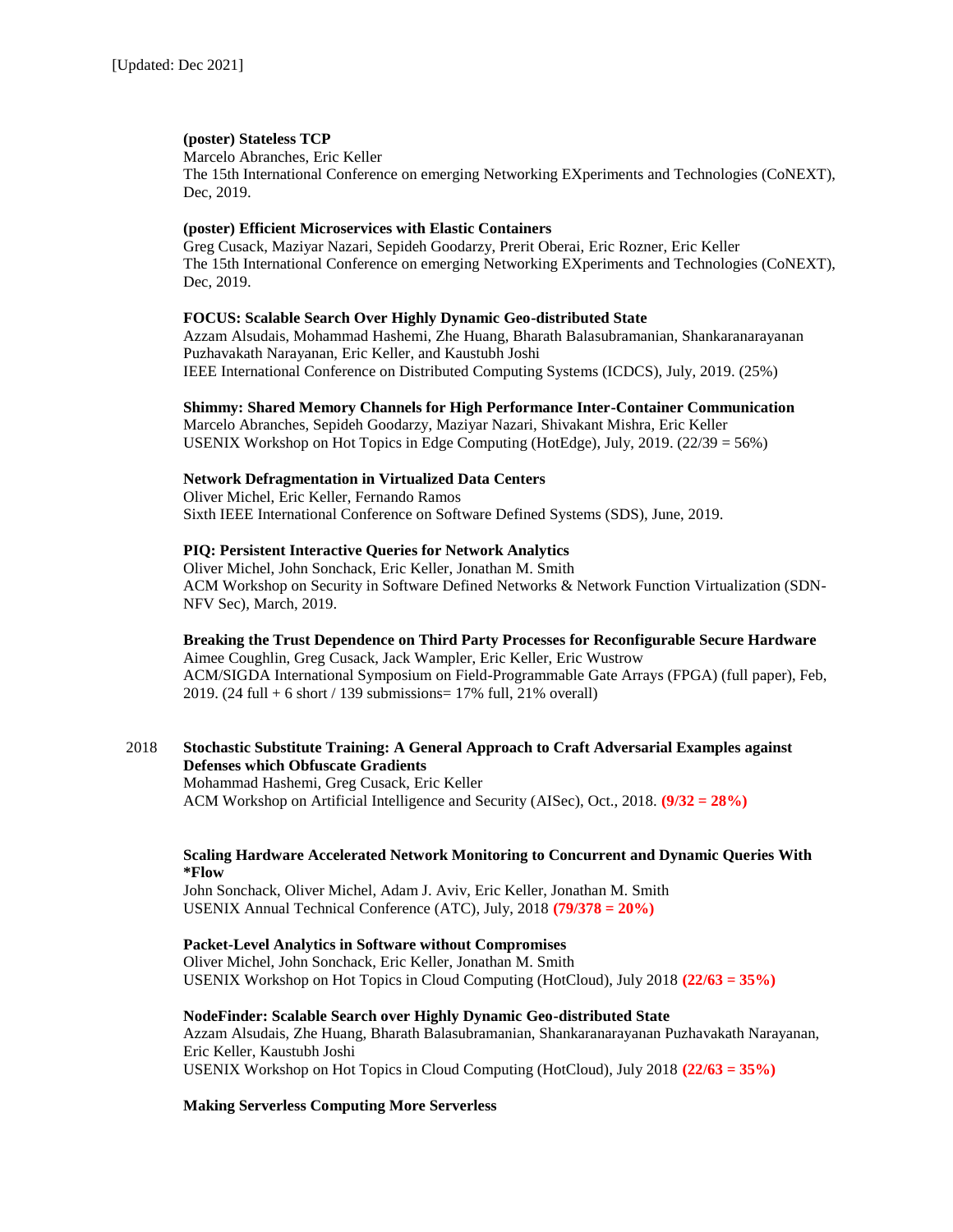Zaid Al-Ali, Sepideh Goodarzy, Ethan Hunter, Sangtae Ha, Richard Han, Eric Keller, Eric Rozner International Workshop on Serverless Computing (WoSC), July, 2018

#### **Turboflow: information rich flow record generation on commodity switches**

John Sonchack, Adam J. Aviv, Eric Keller, and Jonathan M. Smith Thirteenth EuroSys Conference (EuroSys '18), April, 2018. **(43/262 = 16%) (awarded best student paper)**

# **(poster) Scalable Hardware-Accelerated Network Analytics**

Oliver Michel, John Sonchack, Adam J. Aviv, Eric Keller USENIX Symposium on Networked Systems Design and Implementation (NSDI). April, 2018

## **Machine Learning-Based Detection of Ransomware Using SDN**

Greg Cusack, Oliver Michel, Eric Keller. ACM International Workshop on Security in Software Defined Networks & Network Function Virtualization (SDN-NFV Sec). March, 2018 **(est. 35%)**

# **(poster) Machine Learning-Based Fingerprinting of Network Traffic Using Programmable Forwarding Engines**

Greg Cusack, Oliver Michel, Eric Keller Network and Distributed System Security Symposium (NDSS). February, 2018. **(won best technical poster)**

#### 2017 **Building a Security OS With Software Defined Infrastructure**

Guofei Gu, Hongxin Hu, Eric Keller, Zhiqiang Lin, Donald E. Porter ACM Asia-Pacific Workshop on Systems (APSys). Sept. 2017

#### **FluidMem: Memory as a Service for the Datacenter**

Blake Caldwell, Youngbin Im, Sangtae Ha, Richard Han, and Eric Keller Tech Report, arXiv:1707.07780 [cs.OS]. July 2017

## **Augmenting cloud architectures to support decentralized applications**

Michael Coughlin, Kelly Kaoudis, Eric Keller IFIP/IEEE Symp. on Integrated Network and Service Management (IM), May, 2017 **(44/154 = 29%)**

## **SDN in Wide-Area Networks: A Survey**

Oliver Michel, Eric Keller International Conference on Software Defined Systems(SDS), May, 2017 **(est. 35%)**

# **Hey Network, Can You Understand Me?**

Azzam Alsudais, Eric Keller IEEE Workshop on Software-Driven Flexible and Agile Networking (SWFAN), May, 2017. **(est. 35%)**

# **Stateless Network Functions: Breaking the Tight Coupling of State and Processing**

Murad Kablan, Azzam Alsudais, and Eric Keller, Franck Le USENIX Symp. on Networked Systems Design and Implementation (NSDI), Mar. 2017 **(46/255 = 18%)**

## **(poster) TurboFlow: Accelerating Flow Collection on Commodity Switches**

John Sonchack, Adam J. Aviv, Eric Keller, Jonathan M. Smith USENIX Symposium on Networked Systems Design and Implementation (NSDI), March 2017

# **(poster) Colocation in Stateless Network Functions**

Anurag Dubey, Murad Kablan, Eric Keller USENIX Symposium on Networked Systems Design and Implementation (NSDI), March 2017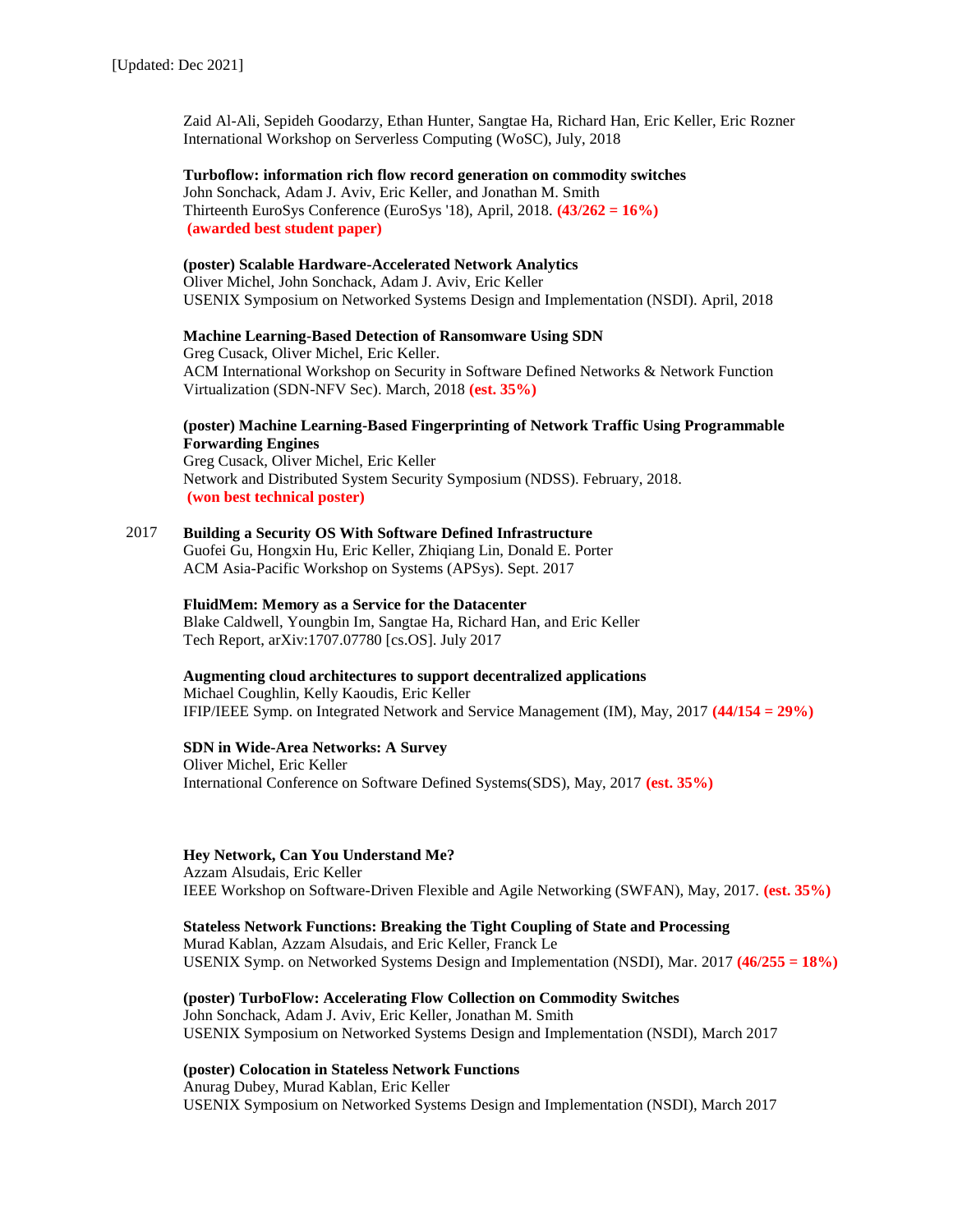## **CommunityGuard: A Crowdsourced Home Cyber-Security System**

Chase E. Steward, Anne Maria Vasu, Eric Keller ACM International Workshop on Security in Software Defined Networks and Network Function Virtualization (SDN-NFV Security), March 2017 **(est. 35%)**

#### **Trusted Click: Overcoming Security issues of NFV in the Cloud**

Michael Coughlin, Eric Keller, Eric Wustrow ACM International Workshop on Security in Software Defined Networks and Network Function Virtualization (SDN-NFV Security), March 2017 **(est. 35%)**

# 2016 **Timing-based reconnaissance and defense in software-defined networks**

John Sonchack, Anurag Dubey, Adam J Aviv, Jonathan M Smith, Eric Keller Proceedings of the 32nd Annual Conference on Computer Security Applications (ACSAC), Dec 2016. **(48 / 210 22%)**

#### **Apps with hardware: enabling run-time architectural customization in smart phones** Michael Coughlin, Ali Ismail, Eric Keller

USENIX Annual Technical Conference (USENIX ATC), June 2016. **(47 / 266 17%)**

## **QoX: quality of service and consumption in the cloud**

Murad Kablan, Eric Keller, Hani Jamjoom USENIX Workshop on Hot Topics in Cloud Computing (HotCloud), June 2016. **(21 / 68 30%)**

## **Policy Routing using Process-Level Identifiers**

Oliver Michel, Eric Keller In Proc. IEEE International Symposium on Software Defined Systems (SDS). April, 2016. **(est. 35%)**

# **(Poster) Defragmenting the Cloud**

Oliver Michel, Eric Keller USENIX Network System Design and Implementation (NSDI), March 2016

## **(Poster) CoCaching in Named Data Networking**

Azzam Alsudais, Eric Keller USENIX Network System Design and Implementation (NSDI), March 2016

## **(Poster) Mitigating Network Resource Abuses and DDoS attacks with Client Puzzle based Software-Defined Networks**

Zhang Liu, Eric Keller, Sangtae Ha USENIX Network System Design and Implementation (NSDI), March 2016

# **Timing SDN Control Planes to Infer Network Configurations**

John Sonchack, Adam J. Aviv, Eric Keller In Proc. ACM International Workshop on Security in Software Defined Networks & Network Function Virtualization (SDN-NFV Security). March, 2016. (**est. 35%)**

#### **Taking the Surprise out of Changes to a Bro Setup**

Matthew Monaco, Alexander Tsankov, Eric Keller In Proc. ACM International Workshop on Security in Software Defined Networks & Network Function Virtualization (SDN-NFV Security). March, 2016. **(awarded best paper)**

## **Enabling Practical Software-defined Networking Security Applications with OFX**

John Sonchack, Adam J. Aviv, Eric Keller, Jonathan M. Smith In Proc. Network and Distributed System Security Symposium (NDSS). February, 2016. **(60 / 390 = 15%)**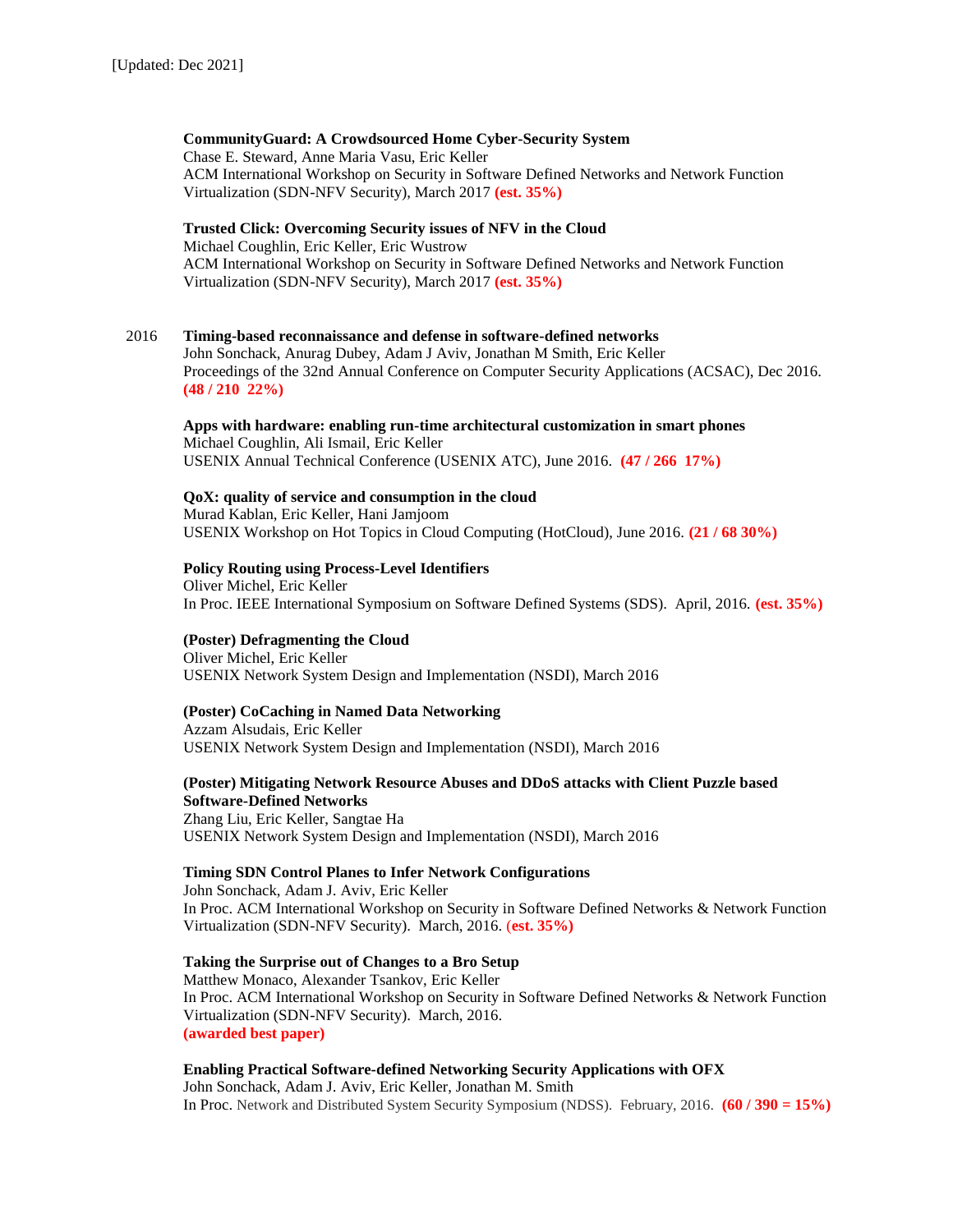2015 **(Poster) OFX: Enabling OpenFlow Extensions for** Switch-Level Security Applications. John Sonchack, Adam J. Aviv, Eric Keller, Jonathan M. Smith In Proc. ACM SIGSAC Conference on Computer and Communications Security (CCS), 2015.

## **Stateless Network Functions**

Murad Kablan, Blake Caldwell, Hani Jamjoon, Eric Keller In Proc. Workshop on Hot Topics in Middleboxes and Network Function Virtualization (HotMiddlebox), Aug. 2015 (12/32, 37%)

#### **(poster) Stateless Network Functions**

Murad Kablan, Blake Caldwell, Hani Jamjoon, Eric Keller at USENIX Symp. on Networked Systems Design and Implementation (NSDI), May., 2015.

2014 **(poster) Mobile Applications with Reconfigurable Hardware** Michael Coughlin, Ali Ismail, Eric Keller. USENIX Symposium on Operating System Design and Implementation (OSDI), October 2014.

## **Transparent, Live Migration of a Software-Defined Network**

Soudeh Ghorbani, Cole Schlesinger, Matthew Monaco, Eric Keller, Matthew Caesar, Jennifer Rexford, David Walker

ACM Symposium on Cloud Computing (SoCC). Nov., 2014 (29/119, 24%)

#### **WASP: A Software-Defined Communication Layer for Hybrid Wireless Networks Murad Kaplan, Chenyu Zheng, Matthew Monaco, Eric Keller, Douglas Sicker**

in ACM/IEEE Symposium on Architectures for Networking and Communications Systems (ANCS). Oct., 2014 **(~30-35%)**

# **ClosedFlow: OpenFlow-like Control over Proprietary Devices**

Ryan Hand, Eric Keller in ACM Workshop on Hot topics in SDN (HotSDN), as Full paper. Aug., 2014 **(16 / 116 = 14%**, additional 17 accepted as short)

## **(poster) Extending the Software-defined Network Boundary**

Oliver Michel, Michael Coughlin, Eric Keller at ACM SIGCOMM. Aug., 2014

## **(poster) Making the Live Network the Honeypot**

Michael Coughlin, Oliver Michel, Eric Keller, and Adam J. Aviv. at USENIX Symp. on Networked Systems Design and Implementation (NSDI), Apr., 2014.

2013 **Applying Operating System Principles to SDN Controller Design** Matthew Monaco , Oliver Michel , Eric Keller in ACM Workshop on Hot Topics in Networks (HotNets), Nov., 2013. **(26/110 = 24%)**

## **Active Security**

Ryan Hand , Michael Ton, Eric Keller in ACM Workshop on Hot Topics in Networks (HotNets), Nov., 2013. **(26/110 = 24%)**

**(poster/demo) Applying Operating System Principles to SDN Controller Design** Oliver Michel, Matthew Monaco, Eric Keller. The 18th GENI Engineering Conference, Oct., 2013.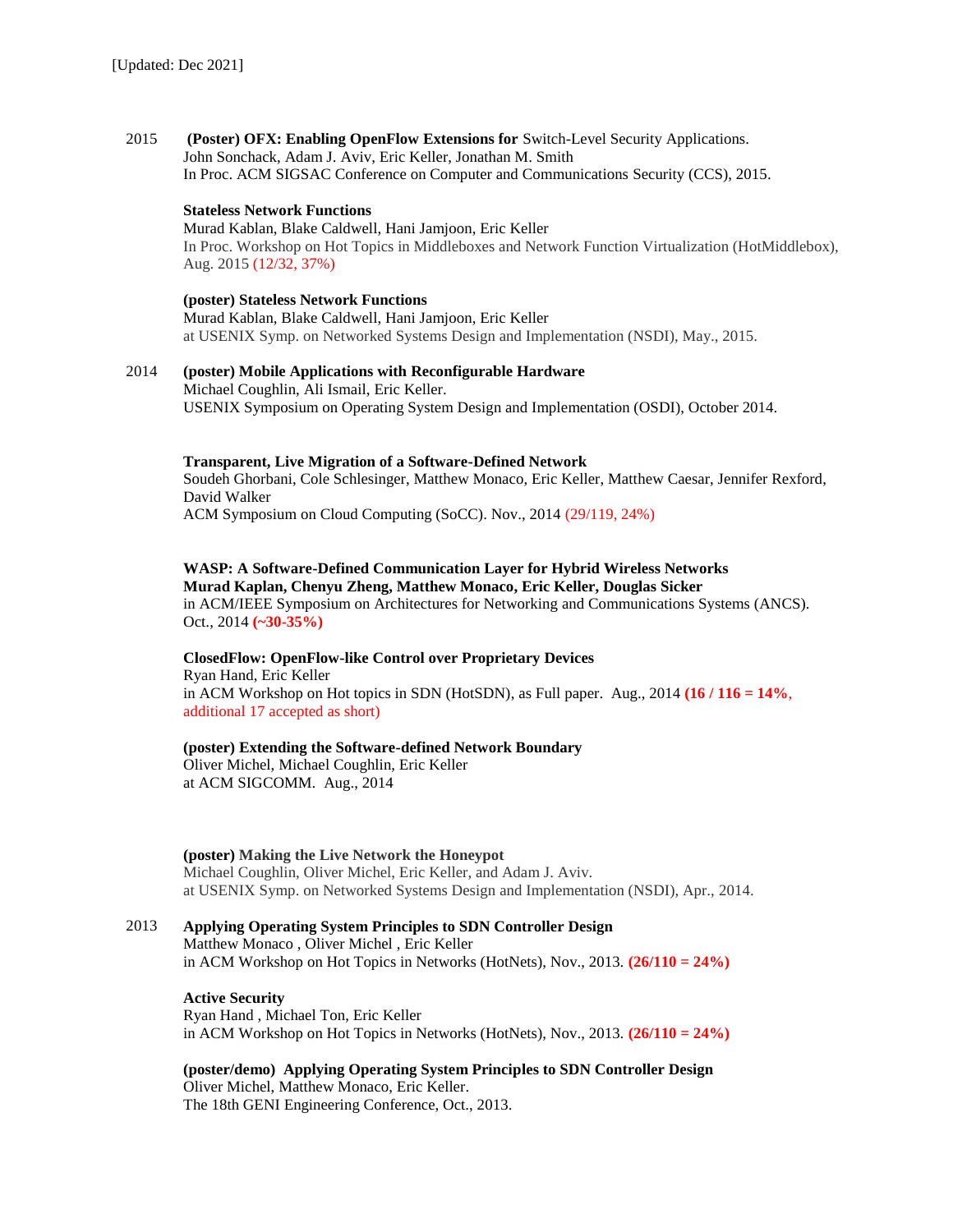# **Software-Defined Energy Communication Networks: From Substation Automation to Future Smart Grids**

Adam Cahn, Juan Hoyos, Matthew Hulse, Eric Keller in IEEE Conf. on Smart Grid Communications (SmartGridComm), Oct., 2013. **(135/334 = 40%)**

# **Jobber: Automating Inter-Tenant Trust in The Cloud**

Andy Sayler, Eric Keller , Dirk Grunwald in Workshop on Hot Topics in Cloud Computing (HotCloud), June, 2013. **(21/74 = 28%)**

## **Towards Elastic Operating Systems**

Amit Gupta, Ehab Ababneh, Richard Han, Eric Keller in Hot Topics in Operating Systems (HotOS), June, 2013. **(27/92 = 29%)**

## **(poster) WASP: A Centrally Managed Communication Layer for Smart Phone Networks**

Murad Kaplan , Chenyu Zheng, Eric Keller in USENIX Symposium on Networked Systems Design and Implementation (NSDI), May, 2013.

# **(poster) yanc: Yet Another Network Controller**

Matthew Monaco , Eric Keller in USENIX Symposium on Networked Systems Design and Implementation (NSDI), May, 2013.

## **(poster) Jobber: Automating Inter-Tenant Trust in The Cloud**

Andy Sayler, Eric Keller in USENIX Symposium on Networked Systems Design and Implementation (NSDI), May, 2013.

**Scalable Network Virtualization in Software-Defined Networks** Dmitry Drutskoy, Eric Keller , Jennifer Rexford in IEEE Internet Computing, March/April 2013.

2012 **Live migration of an entire network (and its hosts)** Eric Keller, Soudeh Ghorbani, Matt Caesar, Jennifer Rexford October 2012 In Proc. HotNets. **(23/120, 19%)**

> **Virtual switching without a hypervisor for a more secure cloud** Xin Jin, Eric Keller, Jennifer Rexford April 2012 Proceedings of Hot ICE. **(10/20, 50%)**

## **Rehoming edge links for better traffic engineering**

Eric Keller, Michael Schapira, Jennifer Rexford. ACM SIGCOMM Computer Communication Review Volume 42 Issue 2, April 2012

#### 2011 **Eliminating the Hypervisor Attack Surface for a More Secure Cloud** Jakub Szefer, Eric Keller, Jennifer Rexford, and Ruby B. Lee In Proc. ACM Conf. on Computer and Communications Security (CCS). Oct., 2011. **(60/429, 14%)**

2010 **NoHype: Virtualized cloud infrastructure without the virtualization** Eric Keller, Jakub Szefer, Jennifer Rexford, and Ruby B. Lee In Proc. International Symposium on Computer Architecture (ISCA). July, 2010. (44/245, 18%)

## **Seamless BGP Migration with Router Grafting** Eric Keller, Jennifer Rexford, and Jacobus van der Merwe In Proc. Networked Systems Design and Implementation (NSDI). Apr., 2010. (29/175, 16%)

# **The 'Platform as a Service' model for networking**

Eric Keller and Jennifer Rexford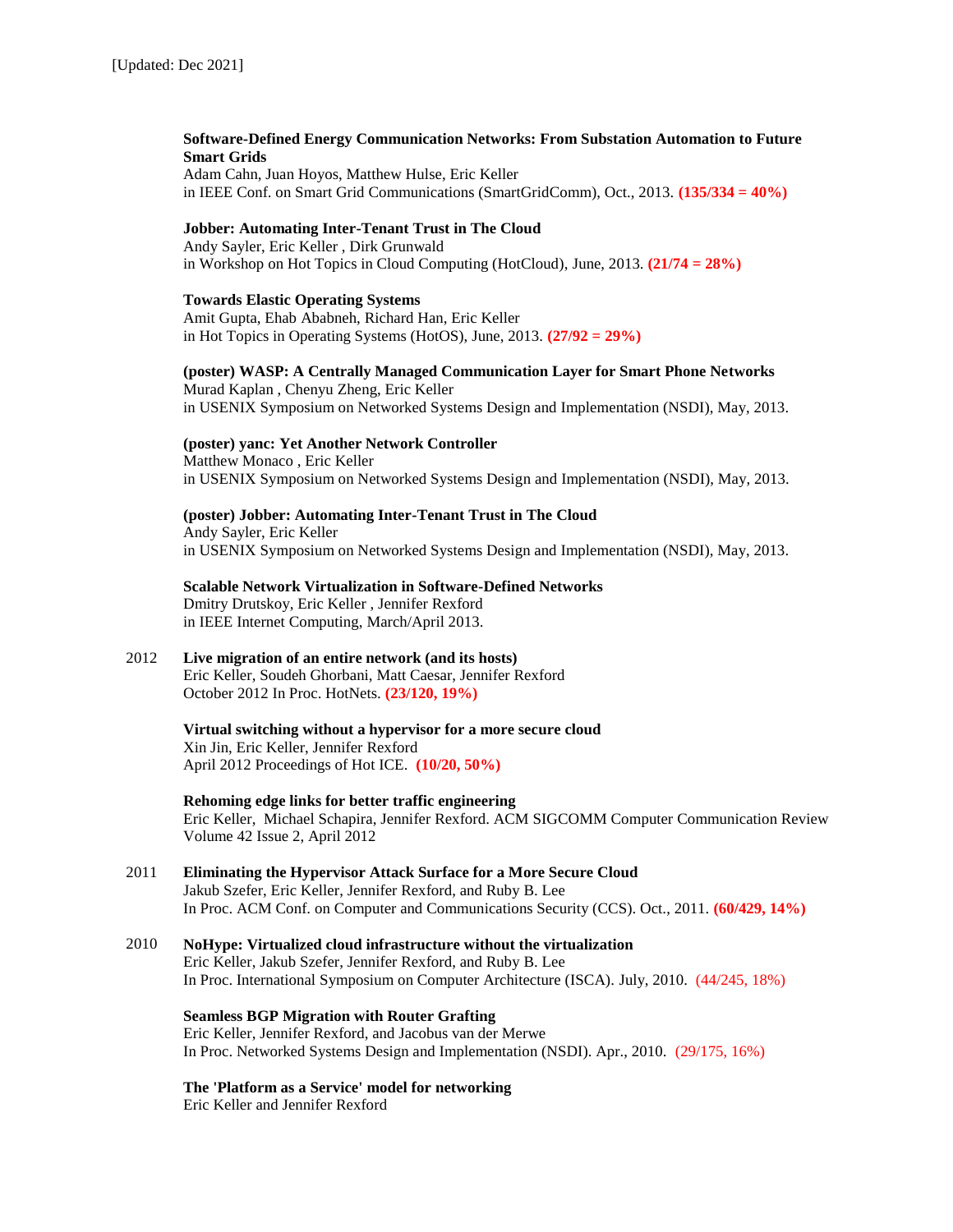In Proc. INM/WREN workshop. Apr., 2010.

- 2009 **Virtually Eliminating Router Bugs** Eric Keller, Minlan Yu, Matthew Caesar, and Jennifer Rexford In Proc. Conference on emerging Networking EXperiments and Technologies (CoNEXT). Dec., 2009. (29/170, 17%) **Better by a HAIR: Hardware-Amenable Internet Routing** Firat Kiyak, Brent Mochizuki, Eric Keller, and Matthew Caesar In Proc. IEEE International Conference on Network Protocols (ICNP). Oct., 2009. (36/198, 18%) **Accountability in hosted virtual networks** Eric Keller, Ruby Lee, and Jennifer Rexford In Proc. Workshop on Virtualized Infrastructure Systems and Architectures (VISA). Aug., 2009.
- 2008 **Virtual Routers on the Move: Live Router Migration as a Network-Management Primitive** Yi Wang, Eric Keller, Brian Biskeborn, Jacobus van der Merwe, Jennifer Rexford In Proc. ACM SIGCOMM. Aug., 2008. (35/288, 12%)

# **Virtualizing the Data Plane Through Source Code Merging** Eric Keller and Evan Green

In Proc. PRESTO workshop. Aug., 2008.

2004 **Programming a Hyper-Programmable Architectures for Networked Systems** Eric Keller and Gordon Brebner In Proc. International Conference on Field-Programmable Technology (FPT). Dec., 2004. (34/122, 27%)

# **Hyper-Programmable Architectures for Adaptable Networked Systems**

Gordon Brebner, Phil James-Roxby, Eric Keller, Chidamber Kulkarni In Proc. IEEE Conf. on Application-specific Systems, Architectures and Processors (ASAP). Sept., 2004.

# 2003 **Software Decelerators**

Eric Keller, Gordon Brebner, Phil James-Roxby In Proc. 13th International Field Programmable Logic and Applications Conference (FPL). Sept., 2003. (~30%)

# **A Self-Reconfiguring Platform**

Brandon Blodget, Philip James-Roxby, Eric Keller, Scott McMillan, Prasanna Sundararajaran In Proc. 13th International Field Programmable Logic and Applications Conference (FPL). Sept., 2003.  $(-30\%)$ 

# 2002 **Gene Matching Using JBits**

Steven A. Guccione and Eric Keller In Proc. 12th International Field-Programmable Logic and Applications Conference (FPL). Sept., 2002. (~30%)

**An FPGA Wire Data-Base for Run-Time Routers** Eric Keller and Scott McMillan In Proc. Military and Aerospace Applications of Programmable Logic Devices (MAPLD). Sept., 2002.

2001 **Building Asynchronous Circuits With JBits** Eric Keller In Proc. 11th International Field-Programmable Logic and Applications Conference (FPL). Aug., 2001. (~30%)

# **Run-Time Reconfigurable 2D Discrete Wavelet Transform Using JBits**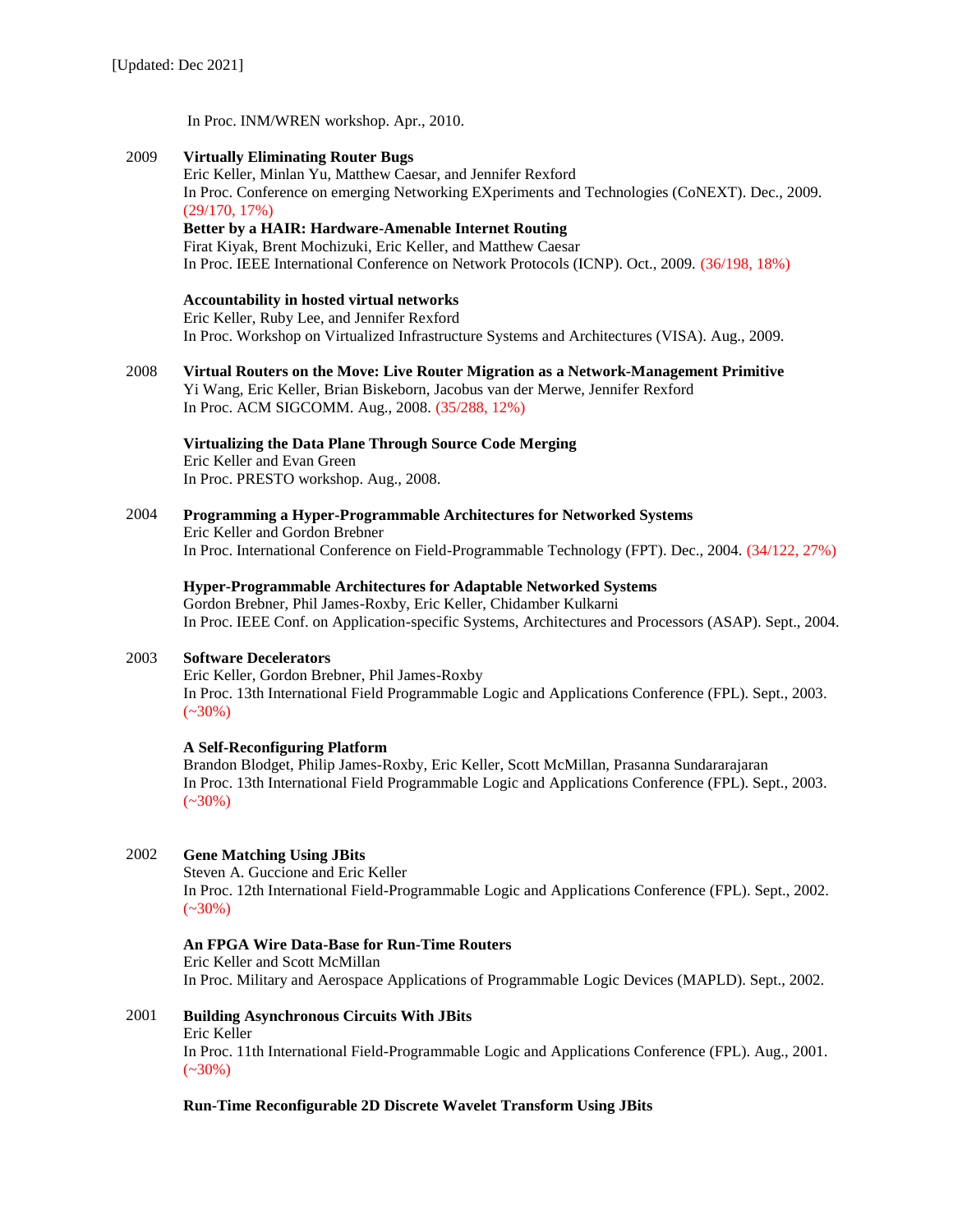Jonathan Ballagh, Peter Athanas, and Eric Keller In Proc. Reconfigurable Technology: FPGAs for Computing and Applications II. Aug., 2001.

#### **Java Debug Hardware Models using JBits**

Jonathan Ballagh, Peter Athanas, and Eric Keller In Proc. 8th Reconfigurable Architectures Workshop (RAW 2001). May, 2001.

## 2000 **Dynamic Circuit Specialization of a CORDIC Processor** Eric Keller In Proc. Reconfigurable Technology: FPGAs for Computing and Applications II. Nov., 2000.

**JRoute: A Run-Time Routing API for FPGA Hardware** Eric Keller In Proc. 7th Reconfigurable Architectures Workshop (RAW 2000). May, 2000.

# SERVICE

Department / College: 2021-22 AY: Strategic Planning Committee, Executive Committee. 2018-19 AY: CE Search Committee 2017-18 AY: Executive Committee (Fall) / GradComm (Spring) 2016-17 AY: Executive Committee (ExComm) 2015-16 AY: Executive Committee (ExComm) 2014-15 AY: Faculty Search Committee Spring 2014: Strategic Vision Committee

Organizing Committee:

2018: TPC co-Chair CNERT, Treasurer ANCS 2015: co-Chair CoNEXT Student Workshop, ANCS Publicity Chair

Technical Program Committee (year of conference):

2021: IM, ICNP, SoCC, ANCS, SPIN

2020: CoNEXT, SOSR, SPIN

2019: ICNP, ANCS, ICDCS, WoSC, SDN-NFV Security

2018: ICNP, CoNEXT, SDN-NFV Security, ANCS 2017: IM, SDN-NFV Security, ANCS, ICDCS, SOSR, ICNP, SWFAN

2016: SDN-NFV Security, NOMS, HotMiddleBox, ICNP, IEEE NFV-SDN, CAN

2015: ICNP, ANCS, EWSDN, PLVNET, IEEE NFV-SDN

2014: CNERT, ANCS, HotSDN, HotCloud, ICCCN (SDN Track), EWSDN, SDN-NGA, SIGCOMM

Poster/Demo, Infocomm Poster/Demo, SDN-AA,

2013: ANCS, HotSDN, EWSDN, SIGCOMM Poster/Demo

2010: NetFPGA Developers Workshop

2009: NetFPGA Developers Workshop

Reviewer:

2021: ToN [missed tracking but reviews for several journals 2018-2020] 2017: COMNET, CSUR 2016: CCR, TNSM 2015: ToN, COSE, Sensors, CCR 2014: Internet Computing, TRETS, ToN, TNSM, CCR 2013: Internet Computing, TRETS, TNMS, ToN 2012: COMNET, ToN, CCR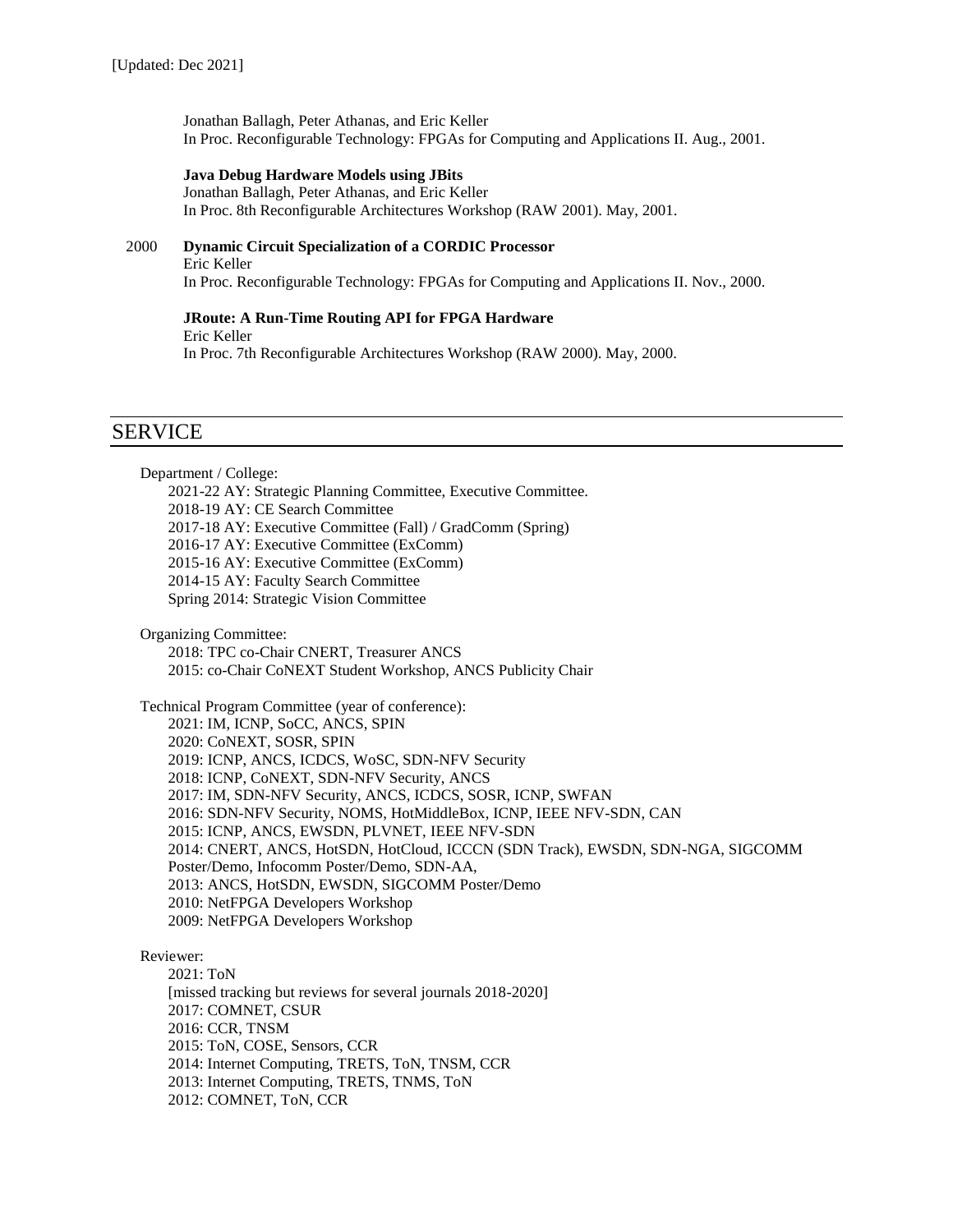2011: ToN

Panelist:

2021: NSF Virtual 2020: NSF virtual 2019: NSF in person 2018: NSF ad-hoc 2017: NSF in person 2016: NSF in person 2015: NSF in person, NSF virtual 2014: NSF in person, NSF ad-hoc

SPIN = ACM SIGCOMM Workshop on Secure Programmable Network Infrastructure

Internet Computing = IEEE Internet Computing

ToN = IEEE Transactions on Networking

TRETS = ACM Transactions on Reconfigurable Technology and Systems

TNSM = IEEE Transactions on Network and Service Management

CCR = ACM SIGCOMM Computer Communication Review

COSE = Elseviewer Computers & Security Journal

Sensors = MDPI Sensors Journal

SIGCOMM = The flagship annual conference of the ACM Special Interest Group on Data Communication

(SIGCOMM) on the applications, technologies, architectures, and protocols for computer communication

ICNP = IEEE International Conference on Network Protocols

ANCS = ACM/IEEE Symposium on Architectures for Networking and Communications Systems

NFV-SDN = IEEE Conference on Network Functions Virtualization and Software-defined Networking

EWSDN = European Workshop on Software Defined Networks

HotSDN = ACM SIGCOMM Workshop on Hot Topics in Software Defined Networking

HotCloud = USENIX Workshop on Hot Topics in Cloud Computing

ICCCN = IEEE International Conference on Computer Communication and Networks

CNERT = International Workshop on Computer and Networking Experimental Research using Testbeds

SDN-NGA = International Workshop on Software Defined Networks for a New Generation of Applications and Services

SDN-AA = IEEE Workshop on SDN Architecture and Applications 2014 (SDN-AA

PVLNET = workshop on PL and verification for networking

NOMS = IEEE/IFIP Network Operations and Management Symposium

IM = IFIP/IEEE International Symposium on Integrated Network Management

CAN = ACM Cloud Assisted Networking

SOSR = ACM Symposium on Software-defined Networking Research

WoSC = Workshop on Serverless Computing

SDN-NFV Security = ACM International Workshop on Security in Software Defined Networks & Network Function Virtualization

# INVITED TALKS

Event-driven, Sub-second Container Resource Allocation

VMWare (SDI-CSCS PI Meeting), July 2021

Distributed Containers

VMWare (SDI-CSCS PI Meeting), July 2020

Cloud-scale Packet-level Network Analytics in Software

VMWare (SDI-CSCS PI Meeting), July 2019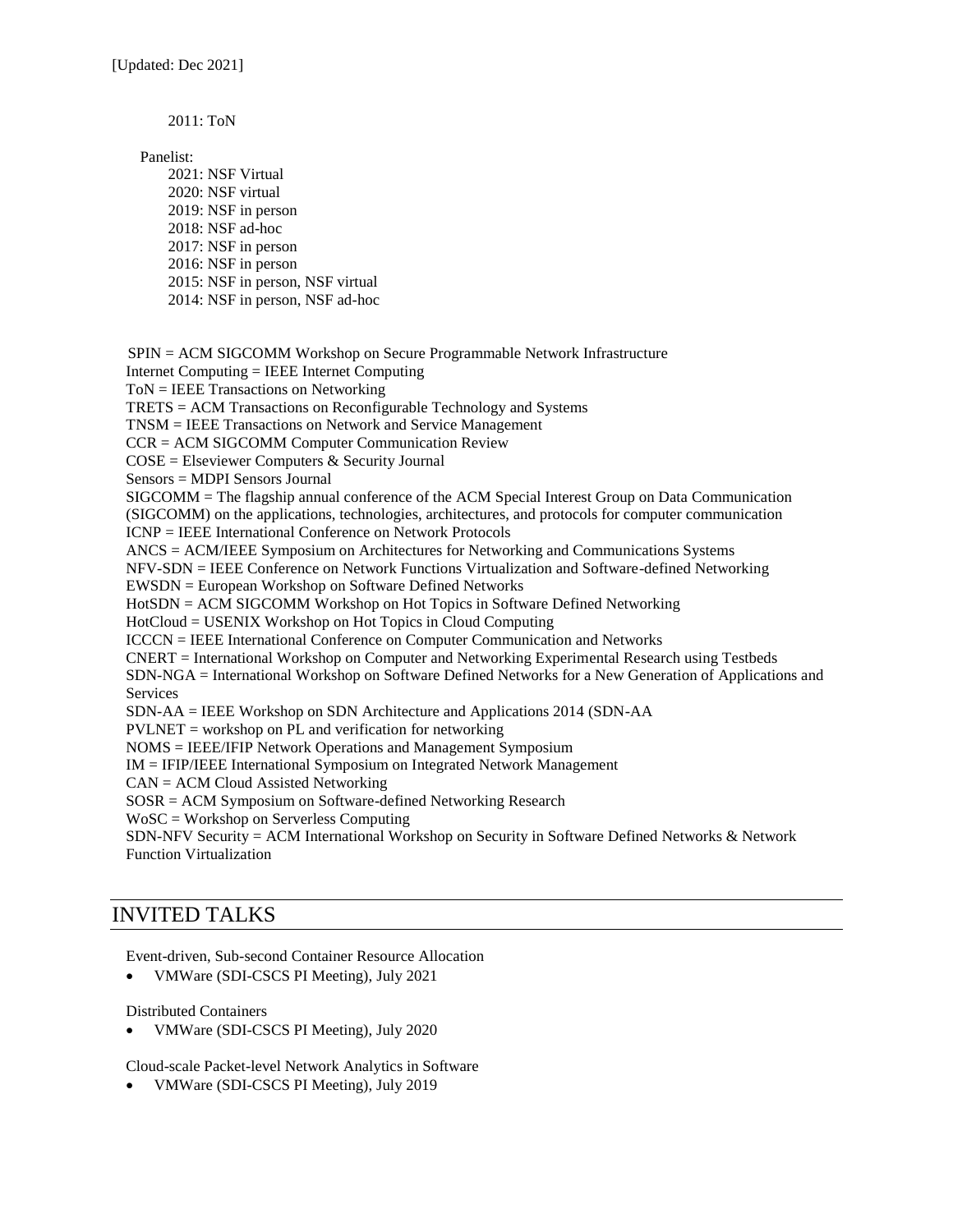From Academic to Founder Stateless

• Panel at FCCM. April 2018.

Packet-Level Network Analytics without Compromises (presented by Oliver Michel)

- work covers collaboration between Oliver Michel, Eric Keller, John Sonchack, Adam J. Aviv, and Jonathan M. Smith
- 73rd North American Network Operators Group Conference (NANOG 73), July 2018

Building a better network through disaggregation

- IETF NFVRG (2017)
- GENI Regional Workshop (KEYNOTE) (2017)

Stateless Network Functions

Broadband Internet Technical Advisory Group (BITAG) (2016)

Software-Defined: The Power of Centralized Control

 $\bullet$  Xilinx (2013)

CloudBase: Enabling a dynamically deployable wireless infrastructure

Microsoft Research (2012)

Secure Virtualization for Dependable Cloud Services

 Georgetown University, University of Maryland, Boston University, University of Colorado, Indiana University, Battelle (2012)

NoHype: Virtualized Cloud Infrastructure without the Virtualization

University of Pennsylvania (2011), IBM, (2010).

Dynamic Infrastructure for Dependable Cloud Services

University of Maryland, Northeastern University, Bell Labs,University of Delaware (2011), Rutgers (2010)

Refactoring Router Software to Minimize Disruption

(Earlier title: Migrating and Grafting Routers to Accommodate Change)

 Georgetown University (2011), University of North Carolina, Rutgers University, University of Pennsylvania, North Carolina State University, Duke University, Bell Labs (2010)

Accountability in Hosted Virtual Networks

Microsoft Research, AT&T Research (2009).

# PATENTS

- *10,425,348* "Stateless Network Functions" Exclusive License Agreement to Stateless, Inc
- 8,806,032 "Methods and apparatus to migrate border gateway protocol sessions between routers"
- *8,284,772* "Method for scheduling a network packet processor"
- *8,065,135* "Method for message processing on a programmable logic device"
- *8,032,874* "Generation of executable threads having source code specs. that describe network packets"
- *7,990,867*  "Pipeline for processing network packets"
- *7,823,162* "Thread circuits and a broadcast channel in programmable logic"
- *7,792,117* "Method for simulating a processor of network packets"
- *7,788,402* "Circuit for modification of a network packet by insertion or removal of a data segment"
- *7,784,014* "Generation of a specification of a network packet processor"
- *7,770,179* "Method and apparatus for multithreading on a programmable logic device"